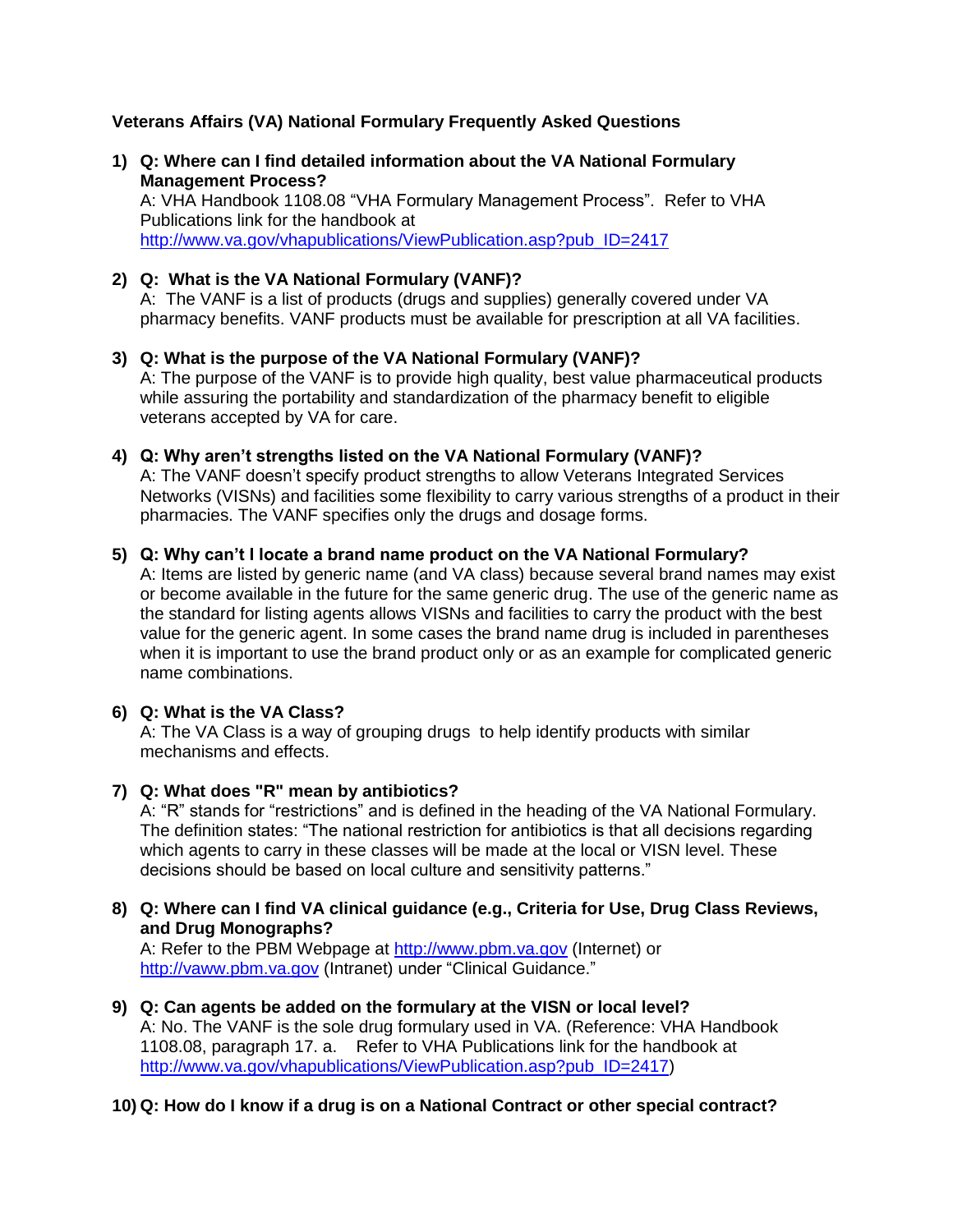A: Refer to the PBM Webpage at [http://www.pbm.va.gov](http://www.pbm.va.gov/) (Internet) or [http://vaww.pbm.va.gov](http://vaww.pbm.va.gov/) (Intranet) under "Drug & Pharmaceutical Prices" or the Prime Vendor Webpage [\(https://connect.mckesson.com\)](https://connect.mckesson.com/portal/site/smo/template.LOGIN/?cid=SMODecom2).

### **11) Q: Can agents listed on the VA National Formulary (VANF) be deleted on the VISN or facility level?**

A: No. VANF items cannot be made nonformulary by a VISN or individual medical center. (Reference: VHA Handbook 1108.08, paragraph 3. q. Refer to VHA Publications link for the handbook at [http://www.va.gov/vhapublications/ViewPublication.asp?pub\\_ID=2417\)](http://www.va.gov/vhapublications/ViewPublication.asp?pub_ID=2417)

# **12) Q: How do I know if an item is on the VA National Formulary (VANF)?**

A: Items are listed by generic name or VA class on the PBM Webpage at [http://www.pbm.va.gov](http://www.pbm.va.gov/) (Internet) or [http://vaww.pbm.va.gov](http://vaww.pbm.va.gov/) (Intranet) under "National Formulary".

# **13) Q: How is the VA National Formulary (VANF) updated?**

A: The VANF is updated by the VA Pharmacy Benefits Management (PBM) Services according to changes agreed upon at the Medical Advisory Panel–VISN Pharmacist Executives (MAP–VPE) meetings.

**14) Q: Where can I obtain a current copy or changes previously made to the VA National Formulary?**

A: Refer to the PBM Webpage at [http://www.pbm.va.gov](http://www.pbm.va.gov/) (Internet) or [http://vaww.pbm.va.gov](http://vaww.pbm.va.gov/) (Intranet) under "National Formulary".

# **15) Q: How is an item added to the VA National Formulary (VANF)?**

A: Requests for a change in VANF status may be submitted to the PBM by a VISN Formulary Committee, the VPE Committee, the MAP, a VHA Chief Medical Consultant, or VHA Chief Medical Officer. *NOTE: An individual or group of physicians may submit a request for VANF addition through their VISN Formulary Committee(s).*

- 1. All requests for change in VANF status must contain:
	- a. Minutes of the VPE Committee or other acknowledged meeting in which action was taken on the product (if applicable).
	- b. Literature citations that support the recommendation.
- 2. All requests for addition to the VANF must contain:
	- a. Criteria for drug use that addresses indications, monitoring, and any efficacy or safety outcomes specific to the Veteran population;
	- b. Completion of VA Form 10-0450, VHA National Formulary Request for Formulary Review;
	- c. Completion of VA Form 10-0451, Conflict of Interest Disclosure Form, by the parties presenting the drug for formulary addition; and
	- d. The signature of the VISN Pharmacist Executive, VHA Chief Medical Consultant, or Chief Medical Officer.

(Reference: VHA Handbook 1108.08, paragraph 17. l. Refer to VHA Publications link for the handbook at [http://www.va.gov/vhapublications/ViewPublication.asp?pub\\_ID=2417\)](http://www.va.gov/vhapublications/ViewPublication.asp?pub_ID=2417)

# **16) Q: What is the nonformulary use procedure?**

A: The nonformulary use procedure is the process by which providers request the use of drug or supply products that are not on the VANF. If the nonformulary request is approved, the product will be covered by the VA pharmacy benefits. A nonformulary request process